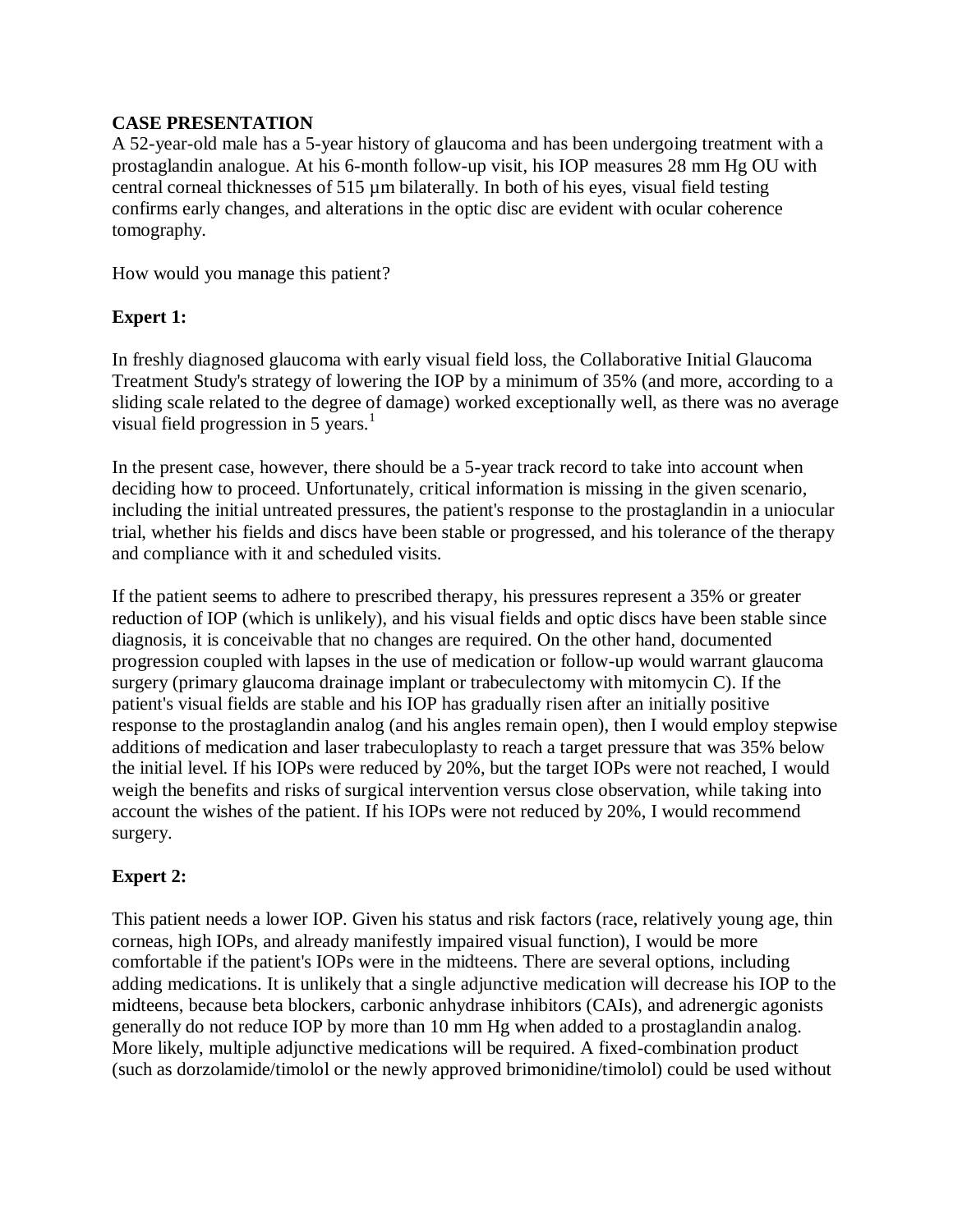drug-class redundancy. In the absence of a need for an acute and dramatic reduction in IOP (as in advanced disease), however, I prefer not to add more than one agent at a time.

As an alternative to adjunctive medical therapy, laser trabeculoplasty may be of benefit in this patient's management. If successful, this procedure offers the advantage of an incremental reduction in IOP with no commensurate increase in his drug regimen's complexity.

Based on published data and my own experience, I would offer this patient either a topical CAI dosed twice daily to both eyes or bilateral 360° selective laser trabeculoplasty (SLT). The recommended dosing for topical CAIs is t.i.d., but, in combination with a prostaglandin analog, b.i.d. dosing provides a comparable reduction of IOP while minimizing the drug regimen's complexity.<sup>2,3</sup> In fact, both of these options might be required to reach a safe IOP level. If we started with the CAI, I would assess his IOP at least twice after a minimum of 4 weeks on dual therapy before determining whether SLT were still indicated. If we proceeded with SLT first, I would assess his IOP 4 weeks after treatment. If his IOP had decreased by 3 mm Hg or more, I would recheck his pressures monthly for progressive effects from SLT until they reached a plateau and would then decide whether the CAI were indicated.

Regardless of which treatment we selected, I would accept an IOP that was below 20 mm Hg and would follow the patient to better characterize his clinical course and the variation in his IOP over time. I would advance therapy if his IOP remained above 20 mm Hg or if it crept up over 20 mm Hg after initially falling lower. These steps would dictate any further changes in the patient's therapy over time.

# **Expert 3:**

I would first discuss with this relatively young patient his risk of vision loss from glaucoma, and I would establish a target pressure range that would likely be in the low teens. As with any patient, I would try to ascertain his level of compliance and consider switching to a different prostaglandin analog. I would also discuss the possibility of laser therapy (argon laser trabeculoplasty or SLT) as a safe adjunctive procedure.<sup>4</sup> If the patient deferred the laser therapy or did not respond significantly to the treatment, I would recommend a topical CAI twice a day.3 If necessary, my next step would be to add or substitute a beta blocker dosed once in the morning.3 A fixed combination of a beta blocker and topical CAI would be an alternative and might improve his compliance.<sup>5</sup> Brimonidine could be added if the target range had not been reached. I would point out to the patient, however, that the addition of a third or fourth agent has a relatively low probability of success (IOP lowering of 20% or more) at 6 months and 1 year.<sup>6</sup>

For follow-up visits, I would see the patient at different times of day in order to ascertain the range of his IOPs on a given regimen. If glaucomatous progression and/or not meeting the targeted IOP range led me to consider surgical intervention, I would recommend a trabeculectomy. This patient's age and established field loss suggest that his target IOP should be in the low teens, and trabeculectomy would be the most likely means of achieving this goal. I would offer the patient the alternative of a tube. I would explain to him that complications are less common than with trabeculectomy but that it would likely be necessary to add medications within the first couple of years postoperatively in order to achieve or maintain the target IOP.<sup>7,8</sup>